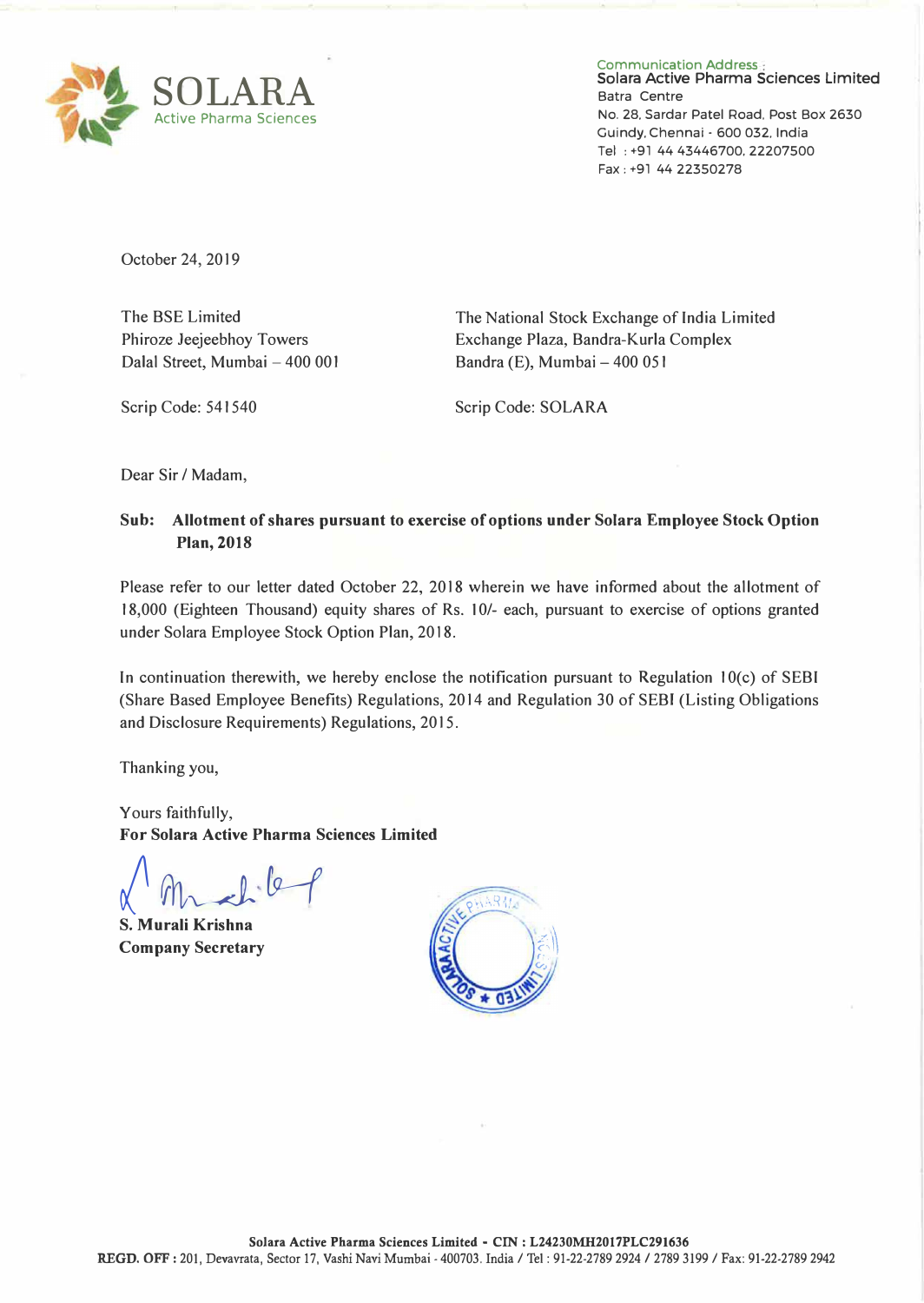

**Communication Address:** 

Solara Active Pharma Sciences Limited Batra Centre No. 28, Sardar Patel Road, Post Box 2630 Guindy, Chennai - 600 032, India Tel: +91 44 43446700, 22207500 Fax: +91 44 22350278

## **REGULATION 10 (C) - FORMAT OF NOTIFICATION FOR ISSUE OF SHARES**

| S. NO <sub>5</sub> | <b>PARTICULARS</b>                                                                                                                                   | <b>DETAILS</b>                                                                                     |
|--------------------|------------------------------------------------------------------------------------------------------------------------------------------------------|----------------------------------------------------------------------------------------------------|
| 1.                 | Company name and address of registered<br>office                                                                                                     | Solara Active Pharma Sciences Limited<br>201, Devavrata, Sector 17,<br>Vashi, Navi Mumbai - 400703 |
| 2.                 | Name of the Stock Exchange on which the<br>company's shares are listed                                                                               | National Stock Exchange of India Limited<br><b>BSE</b> Limited                                     |
| 3.                 | Filing date of the statement referred in<br>regulation 10(b) of the SEBI (Share Based<br>Employee Benefits) Regulations, 2014<br>with Stock Exchange | NSE: October 24, 2018<br>$\bullet$<br>BSE: October 24, 2018                                        |
| 4.                 | Filing Number, if any                                                                                                                                | NSE: NSE/LIST/19224<br>۰<br>BSE: DCS/IPO/JR/ESOP-IP/3352/<br>2018-19                               |
| 5:                 | Title of the Scheme pursuant to which<br>shares are issued, if any                                                                                   | Solara Employee Stock Option Plan, 2018                                                            |
| 6.                 | Kind of security to be listed                                                                                                                        | <b>Equity shares</b>                                                                               |
| 7.                 | Par value of the shares                                                                                                                              | Rs. 10                                                                                             |
| 8.                 | Date of issue of shares                                                                                                                              | October 22, 2019                                                                                   |
| 9.                 | Number of shares issued                                                                                                                              | 18,000                                                                                             |
| 10.                | Distinctive number of the shares,<br>if<br>applicable                                                                                                | 2,57,74,268 - 2,57,92,267                                                                          |
| 11 <sub>3</sub>    | ISIN Number of the shares if issued in<br>Demat                                                                                                      | INE624Z01016                                                                                       |
| 12.                | Exercise price per share                                                                                                                             | Rs. 205                                                                                            |
| 13.                | Premium price per share                                                                                                                              | Rs. 195                                                                                            |
| 14.                | Total issued shares after this issue                                                                                                                 | 2,57,92,267                                                                                        |
| 15.                | Total issued share capital after this issue                                                                                                          | Rs. 25,79,22,670                                                                                   |